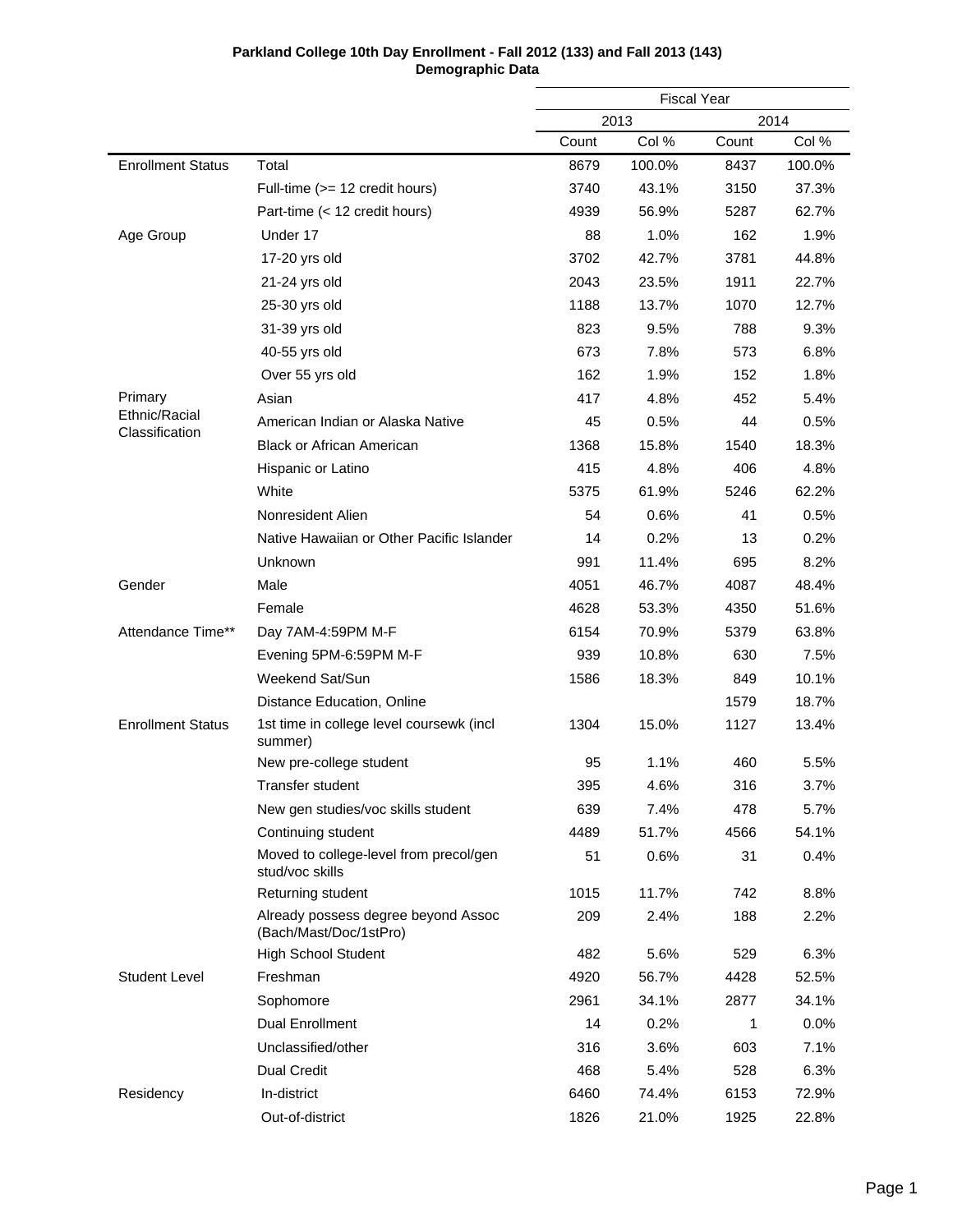|                       |                                                  | <b>Fiscal Year</b> |        |       |        |
|-----------------------|--------------------------------------------------|--------------------|--------|-------|--------|
|                       |                                                  |                    | 2013   |       | 2014   |
|                       |                                                  | Count              | Col %  | Count | Col %  |
|                       | Out-of-state                                     | 126                | 1.5%   | 123   | 1.5%   |
|                       | <b>Foreign Country</b>                           | 267                | 3.1%   | 236   | 2.8%   |
| Student Intent        | Prepare for transfer                             | 221                | 2.5%   | 176   | 2.1%   |
|                       | Improve skills for present job                   | 59                 | 0.7%   | 58    | 0.7%   |
|                       | Prepare for job immediately after com<br>college | 218                | 2.5%   | 180   | 2.1%   |
|                       | Prepare for GED/improve basic ac skills          | 12                 | 0.1%   | 15    | 0.2%   |
|                       | Personal interest - not career oriented          | 70                 | 0.8%   | 58    | 0.7%   |
|                       | Other or unknown                                 | 8099               | 93.3%  | 7950  | 94.2%  |
| Enrollment            | Complete one or several courses                  | 1694               | 19.5%  | 1991  | 23.6%  |
| Objective             | Complete a Certificate                           | 328                | 3.8%   | 292   | 3.5%   |
|                       | Complete Assoc degree                            | 6657               | 76.7%  | 6154  | 72.9%  |
| <b>Transfer Plans</b> | NOT planning transfer                            | 8458               | 97.5%  | 8261  | 97.9%  |
|                       | YES, planning transfer                           | 221                | 2.5%   | 176   | 2.1%   |
| <b>Highest Degree</b> | Assoc Deg                                        | 82                 | 0.9%   | 81    | 1.0%   |
| Earned                | <b>Bachelor Deg</b>                              | 142                | 1.6%   | 130   | 1.5%   |
|                       | Certificate                                      | 71                 | 0.8%   | 66    | 0.8%   |
|                       | Doctoral                                         | 9                  | 0.1%   | 8     | 0.1%   |
|                       | GED                                              | 138                | 1.6%   | 122   | 1.4%   |
|                       | High School Diploma                              | 7727               | 89.0%  | 6935  | 82.2%  |
|                       | Master Deg                                       | 55                 | 0.6%   | 46    | 0.5%   |
|                       | None                                             |                    |        | 529   | 6.3%   |
|                       | Other                                            | 83                 | 1.0%   | 69    | 0.8%   |
|                       | <b>First Prof</b>                                | 3                  | 0.0%   | 4     | 0.0%   |
|                       | Passed one college-level course                  | 369                | 4.3%   | 447   | 5.3%   |
| Athletic Aid          | No Financial Assistance                          | 8508               | 98.0%  | 8285  | 98.2%  |
|                       | Scholarship Athlete                              | 171                | 2.0%   | 152   | 1.8%   |
| Sport with Athletic   | Not a Scholarship Athlete                        | 8508               | 98.0%  | 8285  | 98.2%  |
| Aid                   | Basketball                                       | 28                 | 0.3%   | 23    | 0.3%   |
|                       | Baseball (not soft)                              | 35                 | 0.4%   | 35    | 0.4%   |
|                       | All other sports                                 | 108                | 1.2%   | 94    | 1.1%   |
|                       | Total                                            | 8679               | 100.0% | 8437  | 100.0% |

\*\*Time of Attendance accounts for majority of student's course enrollment. Source: p:\data\oire\iccb\e1\e1fy14.sav; Prepared by IAR; 3/25/2014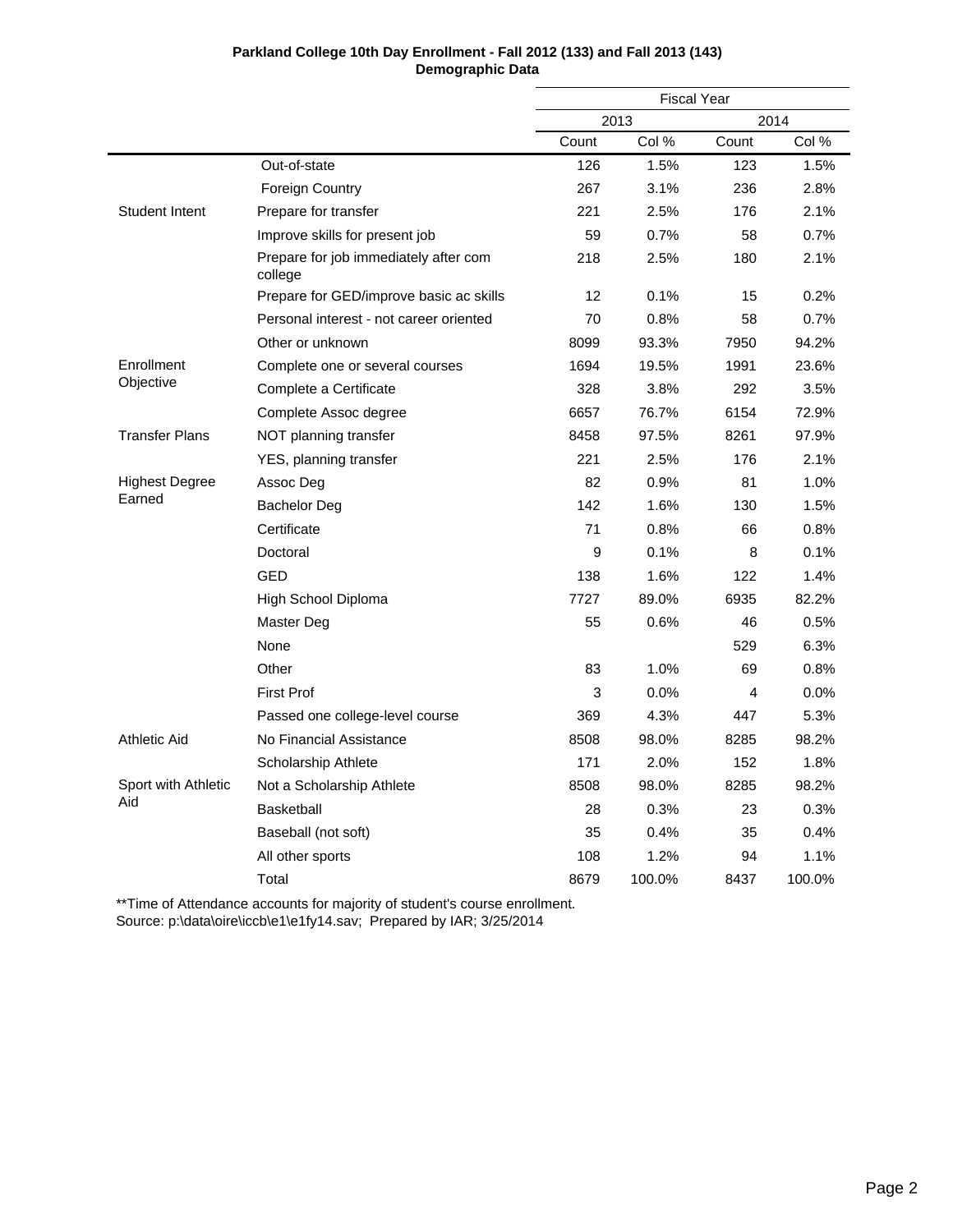|        |               |                         | <b>Fiscal Year</b> |                         |       |  |
|--------|---------------|-------------------------|--------------------|-------------------------|-------|--|
|        |               |                         | 2014<br>2013       |                         |       |  |
|        |               | Count                   | Col %              | Count                   | Col % |  |
| County | Adams         | 15                      | 0.2%               | 15                      | 0.2%  |  |
|        | Alexander     | $\overline{c}$          | 0.0%               | 4                       | 0.0%  |  |
|        | Bond          | 5                       | 0.1%               | 4                       | 0.0%  |  |
|        | Boone         | $\mathbf 1$             | 0.0%               | 8                       | 0.1%  |  |
|        | <b>Brown</b>  | $\mathbf{1}$            | 0.0%               | $\overline{c}$          | 0.0%  |  |
|        | <b>Bureau</b> | 7                       | 0.1%               | 10                      | 0.1%  |  |
|        | Calhoun       | $\overline{c}$          | 0.0%               | 3                       | 0.0%  |  |
|        | Carroll       | $\overline{c}$          | 0.0%               | 1                       | 0.0%  |  |
|        | Cass          | 5                       | 0.1%               | 1                       | 0.0%  |  |
|        | Champaign     | 4746                    | 54.7%              | 4544                    | 53.9% |  |
|        | Christian     | 9                       | 0.1%               | 6                       | 0.1%  |  |
|        | Clark         | 9                       | 0.1%               | 5                       | 0.1%  |  |
|        | Clay          | $\overline{c}$          | 0.0%               | 5                       | 0.1%  |  |
|        | Clinton       | $\overline{c}$          | 0.0%               | $\overline{2}$          | 0.0%  |  |
|        | Coles         | 48                      | 0.6%               | 47                      | 0.6%  |  |
|        | Cook          | 800                     | 9.2%               | 813                     | 9.6%  |  |
|        | Crawford      | 9                       | 0.1%               | 5                       | 0.1%  |  |
|        | Cumberland    | 6                       | 0.1%               | 4                       | 0.0%  |  |
|        | De Kalb       | 9                       | 0.1%               | 10                      | 0.1%  |  |
|        | De Witt       | 107                     | 1.2%               | 80                      | 0.9%  |  |
|        | Douglas       | 337                     | 3.9%               | 324                     | 3.8%  |  |
|        | Du Page       | 92                      | 1.1%               | 87                      | 1.0%  |  |
|        | Edgar         | 40                      | 0.5%               | 38                      | 0.5%  |  |
|        | Edwards       | $\mathbf{1}$            | 0.0%               | $\mathbf 1$             | 0.0%  |  |
|        | Effingham     | 26                      | 0.3%               | 21                      | 0.2%  |  |
|        | Fayette       | $\overline{c}$          | 0.0%               | 4                       | 0.0%  |  |
|        | Ford          | 274                     | 3.2%               | 301                     | 3.6%  |  |
|        | Franklin      | $\mathbf{1}$            | 0.0%               | 3                       | 0.0%  |  |
|        | Fulton        | $\overline{c}$          | 0.0%               | 7                       | 0.1%  |  |
|        | Gallatin      | $\overline{c}$          | 0.0%               |                         |       |  |
|        | Greene        | 5                       | 0.1%               | 3                       | 0.0%  |  |
|        | Grundy        | 15                      | 0.2%               | 13                      | 0.2%  |  |
|        | Hancock       | 3                       | 0.0%               | $\overline{c}$          | 0.0%  |  |
|        | Henderson     | $\mathbf 1$             | 0.0%               |                         |       |  |
|        | Henry         | 13                      | 0.1%               | 12                      | 0.1%  |  |
|        | Iroquois      | 185                     | 2.1%               | 172                     | 2.0%  |  |
|        | Jackson       | 6                       | 0.1%               | 9                       | 0.1%  |  |
|        | Jasper        | 4                       | 0.0%               | $\overline{c}$          | 0.0%  |  |
|        | Jefferson     | 3                       | 0.0%               | $\overline{\mathbf{c}}$ | 0.0%  |  |
|        | Jersey        | 3                       | 0.0%               | 2                       | 0.0%  |  |
|        | Jo Daviess    | $\overline{\mathbf{c}}$ | 0.0%               | $\overline{\mathbf{c}}$ | 0.0%  |  |
|        | Johnson       | $\overline{c}$          | 0.0%               |                         |       |  |
|        | Kane          | 22                      | 0.3%               | 25                      | 0.3%  |  |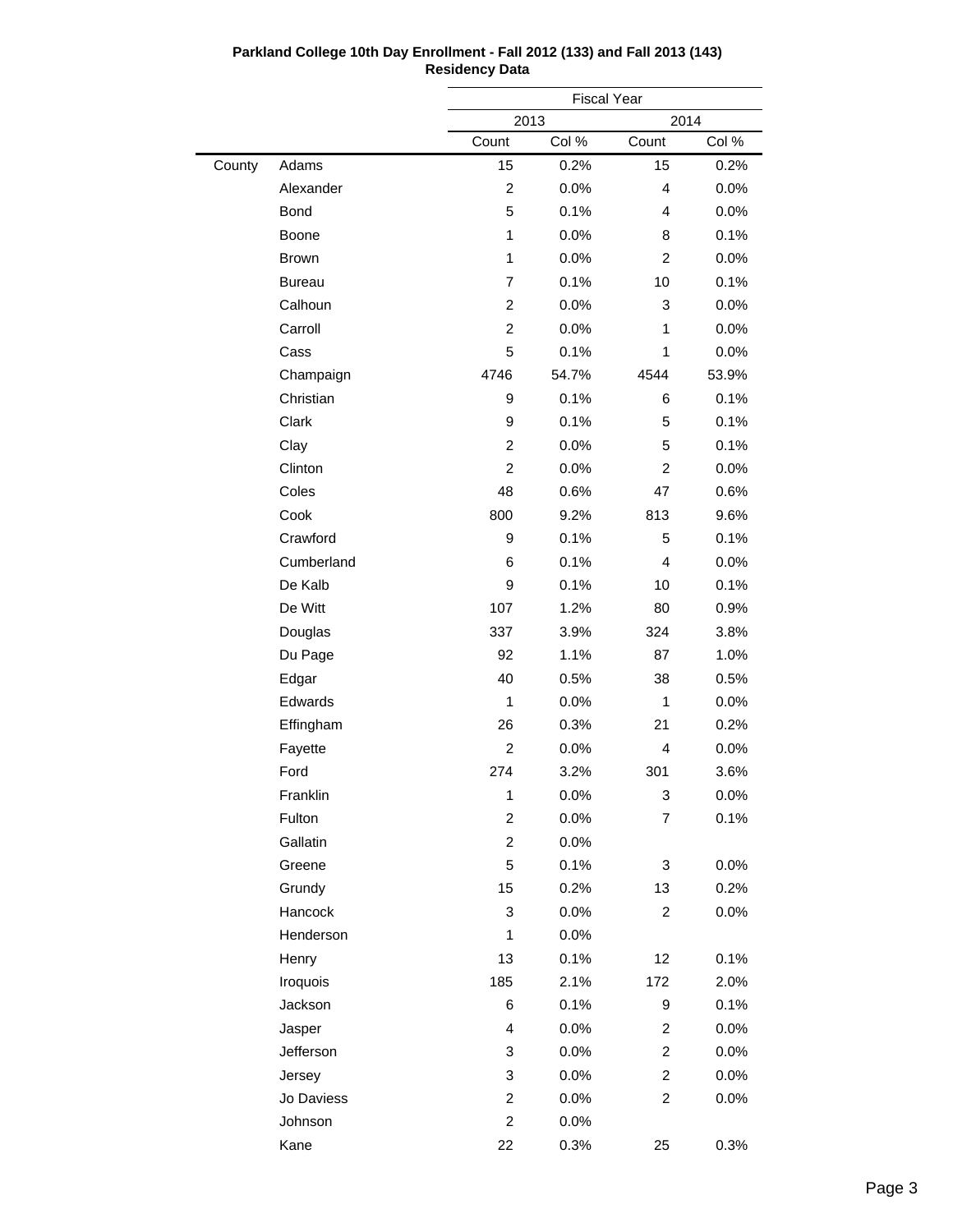|              |                | <b>Fiscal Year</b> |                |         |  |
|--------------|----------------|--------------------|----------------|---------|--|
|              |                | 2013               | 2014           |         |  |
|              | Count          | Col %              | Count          | Col %   |  |
| Kankakee     | 34             | 0.4%               | 39             | 0.5%    |  |
| Kendall      | $\overline{4}$ | 0.0%               | 4              | 0.0%    |  |
| Knox         | $\overline{4}$ | 0.0%               | 4              | 0.0%    |  |
| Lake         | 66             | 0.8%               | 68             | 0.8%    |  |
| La Salle     | 14             | 0.2%               | 16             | 0.2%    |  |
| Lee          | 3              | 0.0%               | 3              | 0.0%    |  |
| Livingston   | 121            | 1.4%               | 99             | 1.2%    |  |
| Logan        | 13             | 0.1%               | 14             | 0.2%    |  |
| McDonough    | 8              | 0.1%               | 9              | 0.1%    |  |
| McHenry      | 20             | 0.2%               | 12             | 0.1%    |  |
| McLean       | 222            | 2.6%               | 216            | 2.6%    |  |
| Macon        | 89             | 1.0%               | 76             | 0.9%    |  |
| Macoupin     | 3              | 0.0%               | $\overline{7}$ | 0.1%    |  |
| Madison      | 10             | 0.1%               | 17             | 0.2%    |  |
| Marion       | $\overline{c}$ | 0.0%               | 3              | 0.0%    |  |
| Marshall     |                |                    | $\mathbf{1}$   | 0.0%    |  |
| Mason        | $\overline{7}$ | 0.1%               | 6              | 0.1%    |  |
| Menard       | 5              | 0.1%               | 3              | 0.0%    |  |
| Mercer       | 5              | 0.1%               | 2              | 0.0%    |  |
| Monroe       | 3              | 0.0%               | 5              | 0.1%    |  |
| Montgomery   | 4              | 0.0%               | 3              | 0.0%    |  |
| Morgan       | 6              | 0.1%               | 6              | 0.1%    |  |
| Moultrie     | 16             | 0.2%               | 11             | 0.1%    |  |
| Ogle         | 3              | 0.0%               | 6              | 0.1%    |  |
| Peoria       | 20             | 0.2%               | 22             | 0.3%    |  |
| Piatt        | 389            | 4.5%               | 377            | 4.5%    |  |
| Pike         | 3              | 0.0%               | 3              | 0.0%    |  |
| Pope         | 1              | 0.0%               | $\mathbf{1}$   | 0.0%    |  |
| Putnam       | 1              | 0.0%               | 2              | 0.0%    |  |
| Randolph     | 3              | $0.0\%$            | 3              | $0.0\%$ |  |
| Richland     | $\overline{c}$ | 0.0%               | 3              | $0.0\%$ |  |
| Rock Island  | 9              | 0.1%               | 9              | 0.1%    |  |
| St. Clair    | 10             | 0.1%               | 31             | 0.4%    |  |
| Saline       | $\mathbf{1}$   | $0.0\%$            | $\overline{c}$ | 0.0%    |  |
| Sangamon     | 37             | 0.4%               | 51             | 0.6%    |  |
| Schuyler     | $\mathbf{1}$   | $0.0\%$            |                |         |  |
| Shelby       | 9              | 0.1%               | 11             | 0.1%    |  |
| <b>Stark</b> | 1              | $0.0\%$            | $\overline{2}$ | 0.0%    |  |
| Stephenson   | 4              | 0.0%               | 6              | 0.1%    |  |
| Tazewell     | 14             | 0.2%               | 18             | 0.2%    |  |
| Union        |                |                    | 2              | 0.0%    |  |
| Vermilion    | 172            | 2.0%               | 169            | 2.0%    |  |
| Wabash       |                |                    | 1              | 0.0%    |  |
|              |                |                    |                |         |  |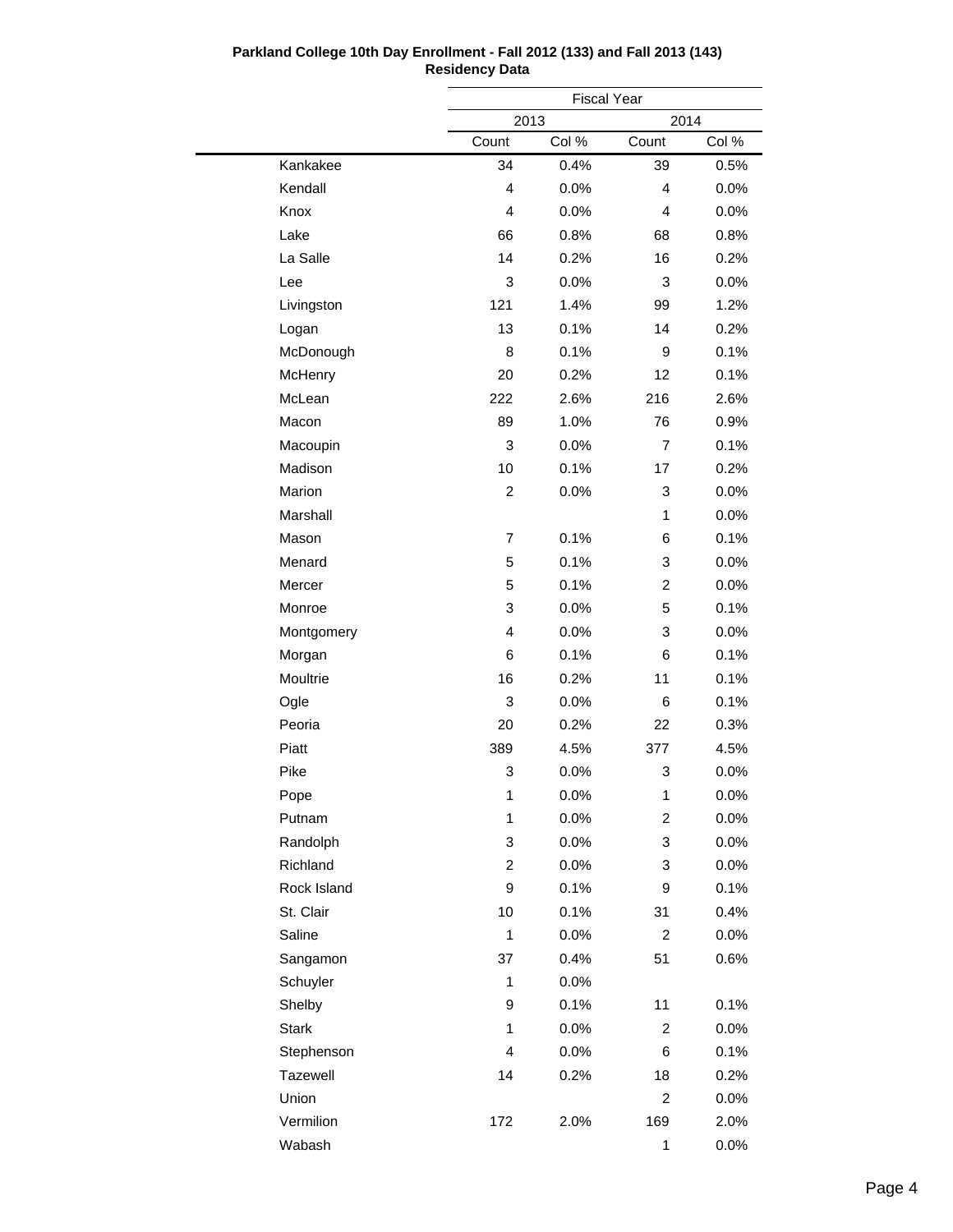|                         | <b>Fiscal Year</b> |         |       |         |  |
|-------------------------|--------------------|---------|-------|---------|--|
|                         |                    | 2013    |       | 2014    |  |
|                         | Count              | Col %   | Count | Col %   |  |
| Warren                  | $\overline{2}$     | 0.0%    | 1     | 0.0%    |  |
| Washington              | 1                  | 0.0%    | 1     | 0.0%    |  |
| Wayne                   | 1                  | $0.0\%$ | 2     | $0.0\%$ |  |
| White                   | 1                  | $0.0\%$ | 1     | 0.0%    |  |
| Whiteside               | 5                  | 0.1%    | 4     | $0.0\%$ |  |
| Will                    | 79                 | 0.9%    | 91    | 1.1%    |  |
| Williamson              | 6                  | 0.1%    | 5     | 0.1%    |  |
| Winnebago               | 8                  | 0.1%    | 14    | 0.2%    |  |
| Woodford                | 16                 | 0.2%    | 17    | 0.2%    |  |
| Correct/OOState/Foreign | 393                | 4.5%    | 359   | 4.3%    |  |
| Total                   | 8679               | 100.0%  | 8437  | 100.0%  |  |

Source: p:\data\oire\iccb\e1\e1fy14.sav; Prepared by IAR; 3/25/2014

#### **Parkland College 10th Day Enrollment - Fall 2012 (133) and Fall 2013 (143) Residency Data**

|                 |                            | <b>Fiscal Year</b> |        |       |        |  |
|-----------------|----------------------------|--------------------|--------|-------|--------|--|
|                 |                            | 2013               |        |       | 2014   |  |
|                 |                            | Count              | Col %  | Count | Col %  |  |
| Out-of-         | Total                      | 1826               | 100.0% | 1925  | 100.0% |  |
| <b>District</b> | Kaskaskia Coll             | $\overline{7}$     | 0.4%   | 8     | 0.4%   |  |
|                 | Coll of DuPage             | 98                 | 5.4%   | 98    | 5.1%   |  |
|                 | <b>Black Hawk Coll</b>     | 22                 | 1.2%   | 23    | 1.2%   |  |
|                 | <b>Triton Coll</b>         | 43                 | 2.4%   | 55    | 2.9%   |  |
|                 | Sauk Valley Comm Coll      | 10                 | 0.5%   | 8     | 0.4%   |  |
|                 | Danville Area Comm Coll    | 170                | 9.3%   | 148   | 7.7%   |  |
|                 | City Coll of Chicago       | 388                | 21.2%  | 416   | 21.6%  |  |
|                 | Elgin Comm College         | 31                 | 1.7%   | 27    | 1.4%   |  |
|                 | South Surburban Coll       | 30                 | 1.6%   | 36    | 1.9%   |  |
|                 | Rock Valley Coll           | 9                  | 0.5%   | 21    | 1.1%   |  |
|                 | William Rainey Harper Col  | 37                 | 2.0%   | 41    | 2.1%   |  |
|                 | Il Valley Comm Coll        | 25                 | 1.4%   | 26    | 1.4%   |  |
|                 | Il Central Coll            | 34                 | 1.9%   | 44    | 2.3%   |  |
|                 | Prairie State Coll         | 64                 | 3.5%   | 64    | 3.3%   |  |
|                 | <b>Waubonsee Comm Coll</b> | 23                 | 1.3%   | 30    | 1.6%   |  |
|                 | Lake Land Coll             | 106                | 5.8%   | 100   | 5.2%   |  |
|                 | Carl Sandburg Coll         | 61                 | 3.3%   | 65    | 3.4%   |  |
|                 | <b>Highland Coomm Coll</b> | 8                  | 0.4%   | 8     | 0.4%   |  |
|                 | Kankakee Comm Coll         | 97                 | 5.3%   | 94    | 4.9%   |  |
|                 | Rend Lake Coll             | 3                  | 0.2%   | 2     | 0.1%   |  |
|                 | Southwestern II Coll       | 9                  | 0.5%   | 42    | 2.2%   |  |
|                 | Kishwaukee Coll            | $\overline{2}$     | 0.1%   | 4     | 0.2%   |  |
|                 | Moraine Valley Comm Coll   | 53                 | 2.9%   | 48    | 2.5%   |  |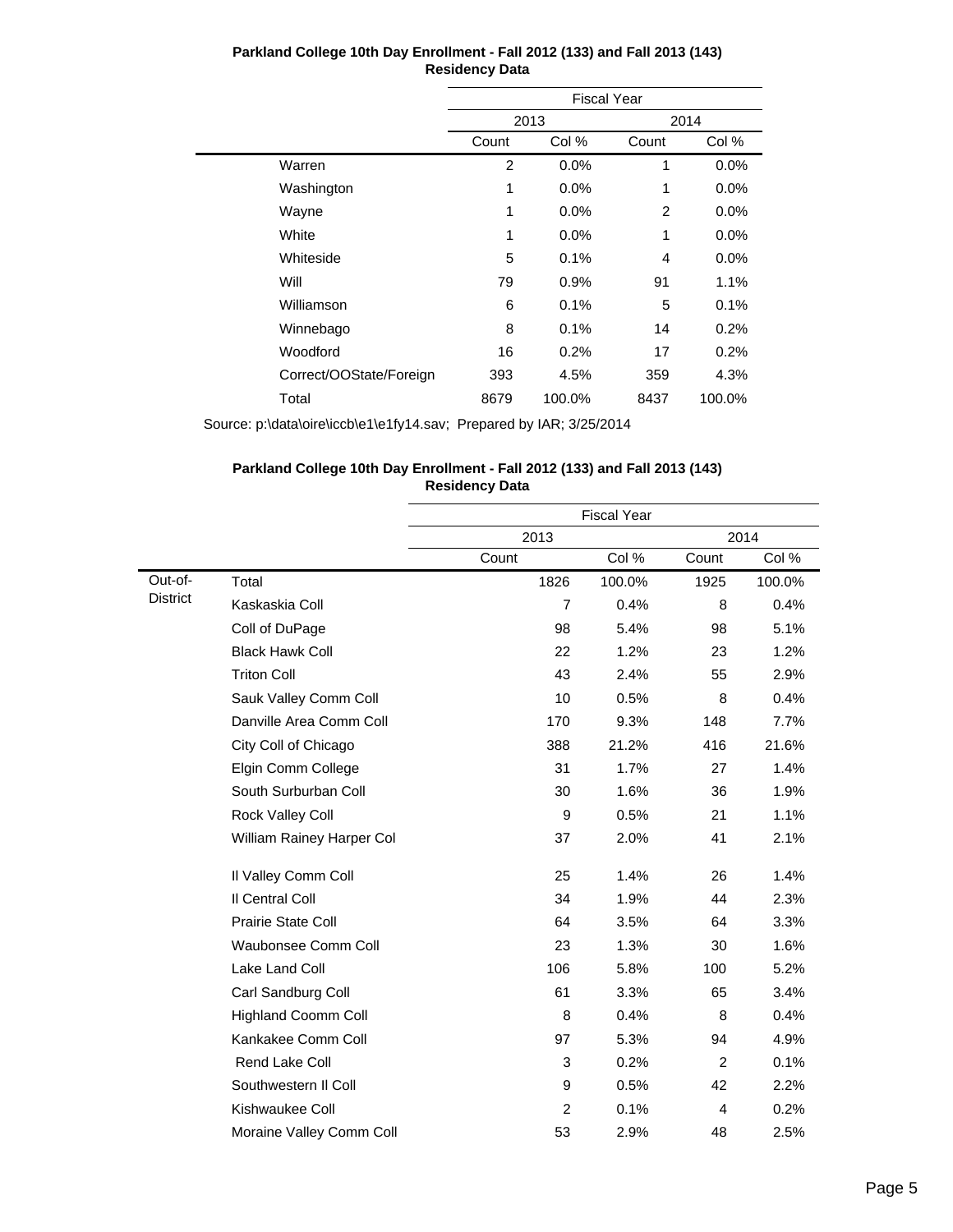|                                |                            | <b>Fiscal Year</b> |        |       |        |  |
|--------------------------------|----------------------------|--------------------|--------|-------|--------|--|
|                                |                            | 2013               |        | 2014  |        |  |
|                                |                            | Count              | Col %  | Count | Col %  |  |
|                                | Joliet Junior Coll         | 52                 | 2.8%   | 57    | 3.0%   |  |
|                                | Lincoln Land Comm Coll     | 49                 | 2.7%   | 68    | 3.5%   |  |
|                                | Morton College             | 17                 | 0.9%   | 9     | 0.5%   |  |
|                                | <b>McHenry County Coll</b> | 10                 | 0.5%   | 7     | 0.4%   |  |
|                                | Il Eastern Comm Coll       | 15                 | 0.8%   | 17    | 0.9%   |  |
|                                | John A Logan Coll          | 6                  | 0.3%   | 8     | 0.4%   |  |
|                                | Shawnee Comm Coll          | $\overline{2}$     | 0.1%   | 4     | 0.2%   |  |
|                                | Coll of Lake County        | 44                 | 2.4%   | 48    | 2.5%   |  |
|                                | Southeastern II Coll       | 1                  | 0.1%   | 2     | 0.1%   |  |
|                                | Spoon River Coll           | 8                  | 0.4%   | 12    | 0.6%   |  |
|                                | Oakton Comm Coll           | 45                 | 2.5%   | 39    | 2.0%   |  |
|                                | Lewis & Clark Comm Coll    | 14                 | 0.8%   | 17    | 0.9%   |  |
|                                | <b>Richland Comm Coll</b>  | 93                 | 5.1%   | 88    | 4.6%   |  |
|                                | John Wood Comm Coll        | $\overline{7}$     | 0.4%   | 8     | 0.4%   |  |
|                                | <b>Heartland Comm Coll</b> | 133                | 7.3%   | 133   | 6.9%   |  |
| <b>District</b><br>Instruction | Not shared/not chargeback  | 8351               | 96.2%  | 8090  | 95.9%  |  |
| al                             | Shared from another coll   | 263                | 3.0%   | 288   | 3.4%   |  |
| Arrangeme<br>nt                | Chargeback                 | 65                 | 0.7%   | 59    | 0.7%   |  |
|                                | Total                      | 8679               | 100.0% | 8437  | 100.0% |  |

Source: p:\data\oire\iccb\e1\e1fy14.sav; Prepared by IAR; 3/25/2014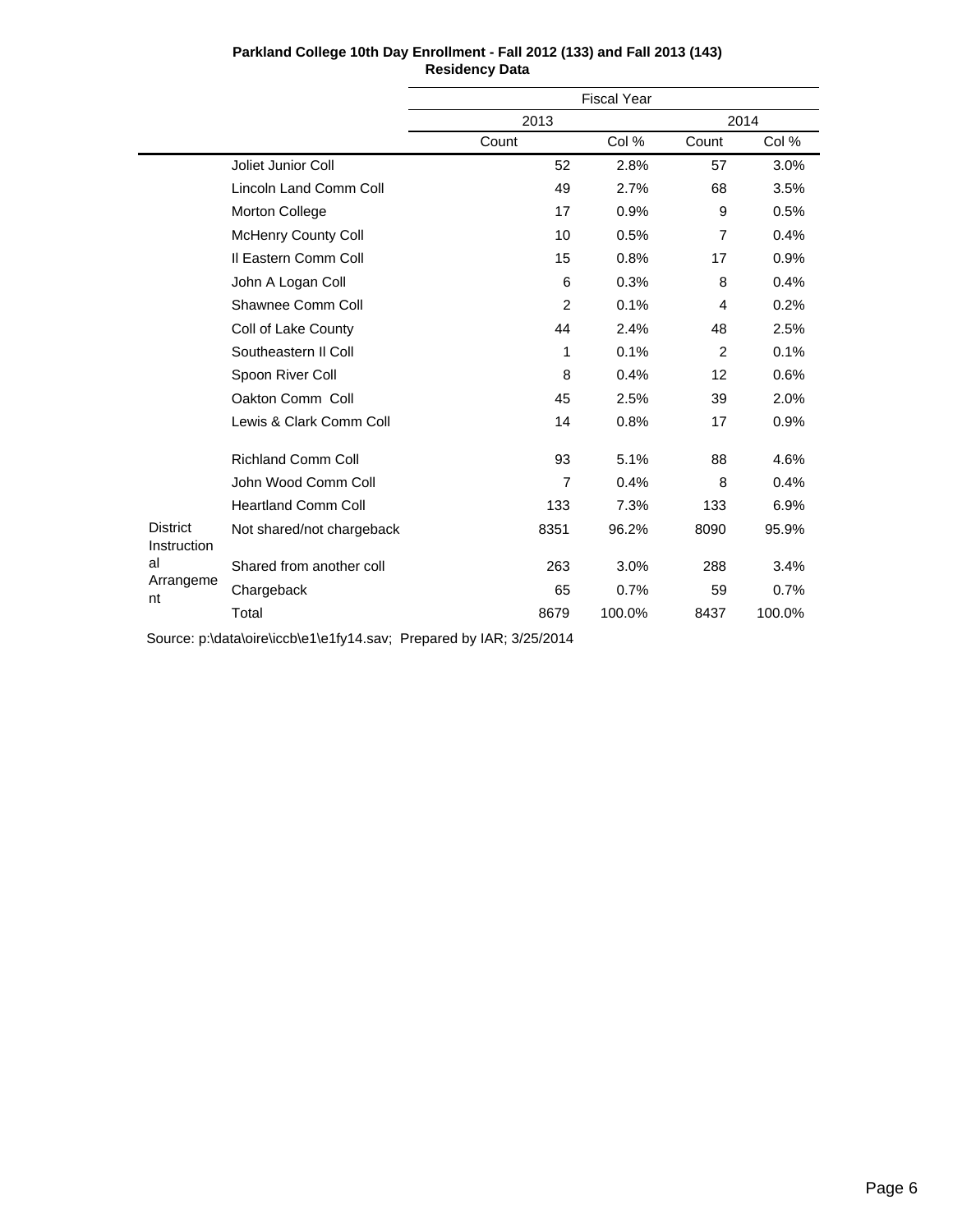|              |                |                | <b>Fiscal Year</b> |                |        |  |
|--------------|----------------|----------------|--------------------|----------------|--------|--|
|              |                |                | 2013<br>2014       |                |        |  |
|              |                | Count          | Col %              | Count          | Col %  |  |
| <b>State</b> | Not Reported   | $\mathbf{1}$   | 0.0%               |                |        |  |
|              | Alaska         |                |                    | $\mathbf{1}$   | 0.0%   |  |
|              | Arizona        | $\mathbf{1}$   | 0.0%               | $\mathbf{1}$   | 0.0%   |  |
|              | California     | 14             | 0.2%               | 15             | 0.2%   |  |
|              | Colorado       | 5              | 0.1%               | $\overline{2}$ | 0.0%   |  |
|              | Connecticut    | $\mathbf{1}$   | 0.0%               | 1              | 0.0%   |  |
|              | Florida        | 7              | 0.1%               | 8              | 0.1%   |  |
|              | Georgia        | 6              | 0.1%               | $\overline{2}$ | 0.0%   |  |
|              | Hawaii         |                |                    | $\mathbf{1}$   | 0.0%   |  |
|              | Idaho          |                |                    | $\mathbf{1}$   | 0.0%   |  |
|              | Illinois       | 8244           | 95.0%              | 8039           | 95.3%  |  |
|              | Indiana        | 48             | 0.6%               | 50             | 0.6%   |  |
|              | lowa           | 5              | 0.1%               | 1              | 0.0%   |  |
|              | Kansas         | $\overline{2}$ | 0.0%               | 3              | 0.0%   |  |
|              | Kentucky       | $\overline{4}$ | 0.0%               | $\overline{4}$ | 0.0%   |  |
|              | Maine          | $\mathbf{1}$   | 0.0%               |                |        |  |
|              | Maryland       | $\overline{c}$ | 0.0%               | 4              | 0.0%   |  |
|              | Massachusetts  | $\overline{2}$ | 0.0%               | $\overline{2}$ | 0.0%   |  |
|              | Michigan       | 10             | 0.1%               | 5              | 0.1%   |  |
|              | Minnesota      | $\overline{2}$ | 0.0%               | $\overline{2}$ | 0.0%   |  |
|              | Missouri       | 7              | 0.1%               | $\overline{7}$ | 0.1%   |  |
|              | Nevada         | 1              | 0.0%               | $\overline{2}$ | 0.0%   |  |
|              | New Hampshire  |                |                    | $\mathbf{1}$   | 0.0%   |  |
|              | New Jersey     | 8              | 0.1%               | 6              | 0.1%   |  |
|              | New Mexico     | $\mathbf{1}$   | 0.0%               | 1              | 0.0%   |  |
|              | New York       | 4              | 0.0%               | 5              | 0.1%   |  |
|              | North Carolina | $\mathbf{1}$   | 0.0%               | 4              | 0.0%   |  |
|              | Ohio           | 9              | 0.1%               | 5              | 0.1%   |  |
|              | Oklahoma       |                |                    | $\mathbf{1}$   | 0.0%   |  |
|              | Pennsylvania   | 3              | 0.0%               | 6              | 0.1%   |  |
|              | South Carolina |                |                    | 1              | 0.0%   |  |
|              | Tennessee      | $\overline{c}$ | 0.0%               | 4              | 0.0%   |  |
|              | Texas          | 8              | 0.1%               | 9              | 0.1%   |  |
|              | Utah           | 1              | 0.0%               |                |        |  |
|              | Virginia       | 4              | 0.0%               | 1              | 0.0%   |  |
|              | Washington     | 3              | 0.0%               | $\overline{c}$ | 0.0%   |  |
|              | Wisconsin      | 4              | 0.0%               | 3              | 0.0%   |  |
|              | Wyoming        | $\mathbf{1}$   | 0.0%               | 1              | 0.0%   |  |
|              | Foreign        | 267            | 3.1%               | 236            | 2.8%   |  |
|              | Total          | 8679           | 100.0%             | 8437           | 100.0% |  |

Source: p:\data\oire\iccb\e1\e1fy14.sav; Prepared by IAR; 3/25/2014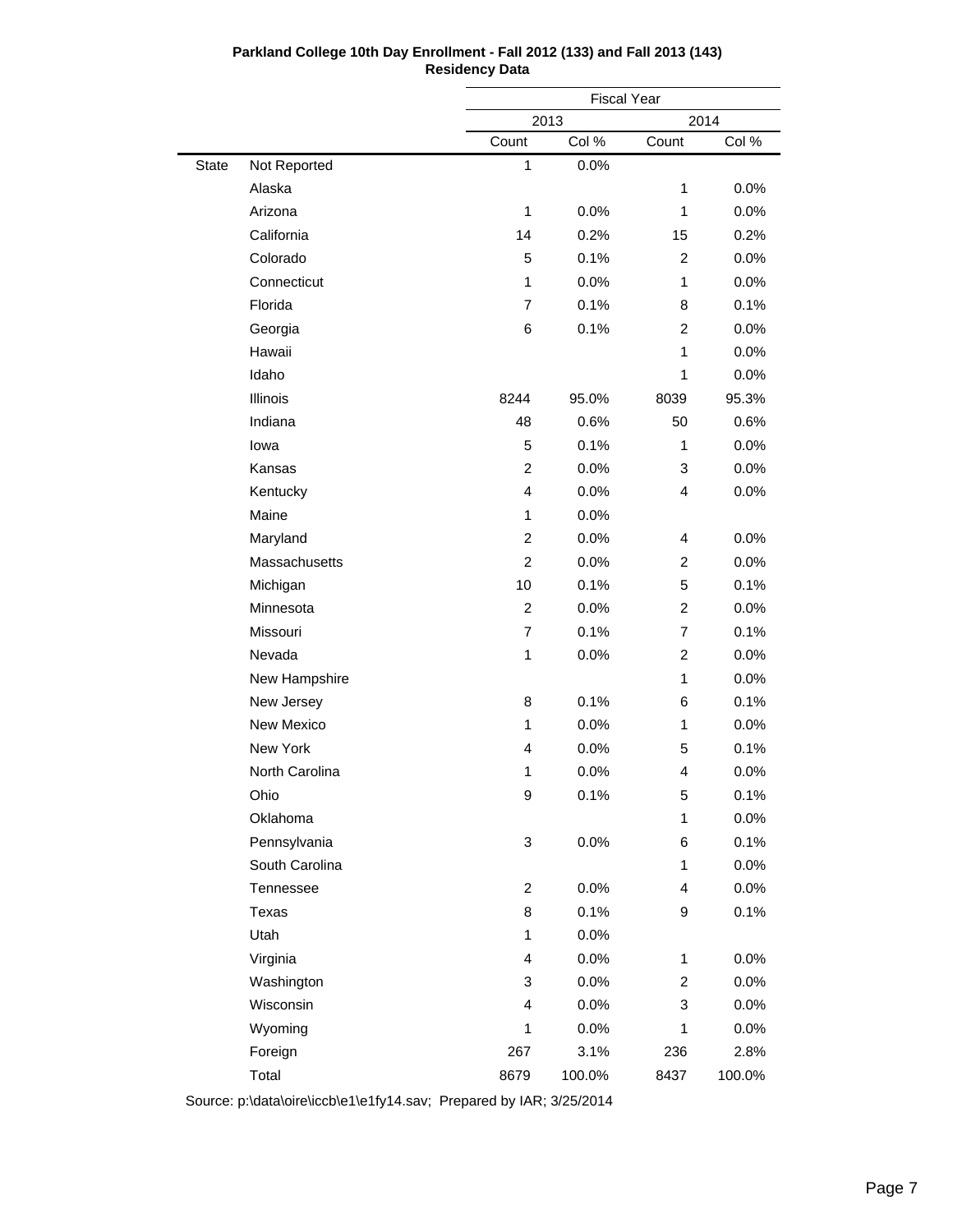|                  |                 | <b>Fiscal Year</b> |       |                |       |
|------------------|-----------------|--------------------|-------|----------------|-------|
|                  |                 | 2013<br>2014       |       |                |       |
|                  |                 | Count              | Col % | Count          | Col % |
| Program of Study | <b>B ABGAAS</b> | 10                 | 0.1%  | 8              | 0.1%  |
|                  | <b>B ABLAAS</b> | 29                 | 0.3%  | 35             | 0.4%  |
|                  | <b>B ABLCER</b> | 4                  | 0.0%  | $\overline{c}$ | 0.0%  |
|                  | <b>B ABMAAS</b> | 64                 | 0.7%  | 70             | 0.8%  |
|                  | <b>B ABRAAS</b> | 8                  | 0.1%  | $\overline{7}$ | 0.1%  |
|                  | <b>B ABTAAS</b> | 11                 | 0.1%  | 13             | 0.2%  |
|                  | <b>B ACCAAS</b> | 111                | 1.3%  | 102            | 1.2%  |
|                  | <b>B ACCCER</b> | 13                 | 0.1%  | 14             | 0.2%  |
|                  | <b>B AGBCER</b> | 4                  | 0.0%  | 5              | 0.1%  |
|                  | <b>B CCPAAS</b> | 3                  | 0.0%  | 3              | 0.0%  |
|                  | <b>B CSSAAS</b> | $\mathbf{1}$       | 0.0%  |                |       |
|                  | <b>B EQMAAS</b> | 14                 | 0.2%  | 12             | 0.1%  |
|                  | <b>B EQMCER</b> | $\overline{c}$     | 0.0%  | 1              | 0.0%  |
|                  | <b>B ETRCER</b> |                    |       | 1              | 0.0%  |
|                  | <b>B FLDCER</b> | 1                  | 0.0%  | $\overline{c}$ | 0.0%  |
|                  | <b>B FSACER</b> |                    |       | 1              | 0.0%  |
|                  | <b>B GISCER</b> | $\overline{c}$     | 0.0%  |                |       |
|                  | <b>B HCMAAS</b> |                    |       | 19             | 0.2%  |
|                  | <b>B HIFCER</b> | 7                  | 0.1%  | 6              | 0.1%  |
|                  | <b>B HIHAAS</b> | 19                 | 0.2%  | 19             | 0.2%  |
|                  | <b>B HIMCER</b> | $\overline{c}$     | 0.0%  |                |       |
|                  | <b>B HIRAAS</b> | 29                 | 0.3%  | 31             | 0.4%  |
|                  | <b>B HRCAAS</b> | 4                  | 0.0%  |                |       |
|                  | <b>B INDCER</b> | 13                 | 0.1%  | 6              | 0.1%  |
|                  | <b>B INTCER</b> | 4                  | 0.0%  | 4              | 0.0%  |
|                  | <b>B MGTAAS</b> | 166                | 1.9%  | 149            | 1.8%  |
|                  | <b>B MKTAAS</b> | 40                 | 0.5%  | 33             | 0.4%  |
|                  | E ACRAAS        | 56                 | 0.6%  | 49             | 0.6%  |
|                  | <b>E ACRCER</b> | 4                  | 0.0%  | 3              | 0.0%  |
|                  | E AFTAAS        | 37                 | 0.4%  | 37             | 0.4%  |
|                  | E AMTCER        | 7                  | 0.1%  | 6              | 0.1%  |
|                  | E AUSCER        | 7                  | 0.1%  | 6              | 0.1%  |
|                  | E AUTAAS        | 83                 | 1.0%  | 82             | 1.0%  |
|                  | <b>E BCRCER</b> | $\overline{7}$     | 0.1%  | 7              | 0.1%  |
|                  | E CCACER        |                    |       | 1              | 0.0%  |
|                  | E CCDCER        | 1                  | 0.0%  | 1              | 0.0%  |
|                  | E CDBAAS        | 17                 | 0.2%  | 17             | 0.2%  |
|                  | E CDGCER        |                    |       | 1              | 0.0%  |
|                  | E CDMAAS        |                    |       |                |       |
|                  | E CDSAAS        | 53<br>7            | 0.6%  | 36<br>4        | 0.4%  |
|                  |                 |                    | 0.1%  |                | 0.0%  |
|                  | E CIVCER        | 2                  | 0.0%  | 4              | 0.0%  |
|                  | E CMDCER        | 1                  | 0.0%  |                |       |
|                  | E CNHAAS        | 36                 | 0.4%  | 42             | 0.5%  |

**Parkland College 10th Day Enrollment - Fall 2012 (133) and Fall 2013 (143) Program Major and Previous College Experience**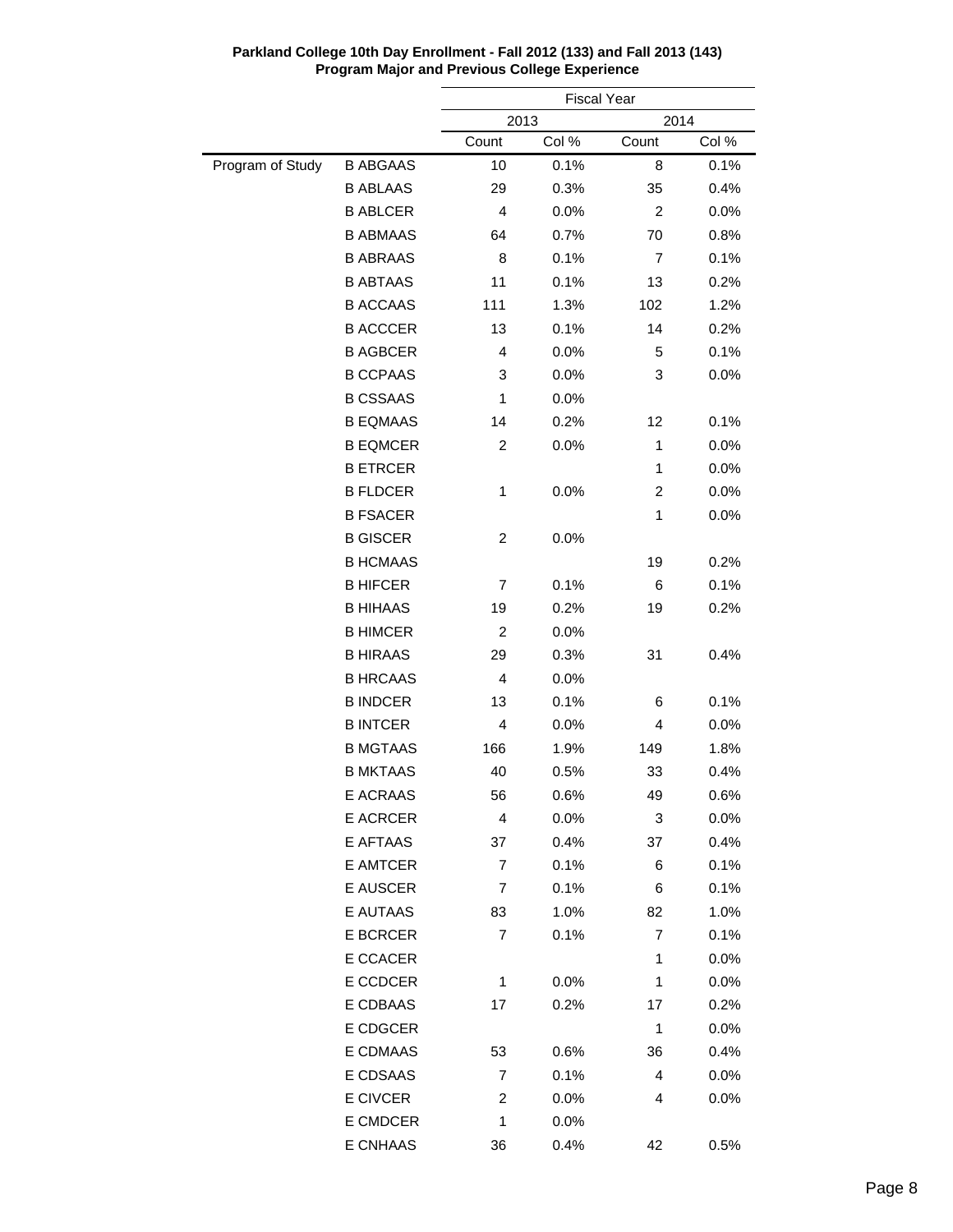|                 | <b>Fiscal Year</b> |         |       |         |
|-----------------|--------------------|---------|-------|---------|
|                 |                    | 2013    |       |         |
|                 | Count              | Col %   | Count | Col %   |
| E CTTAAS        | 4                  | 0.0%    | 4     | 0.0%    |
| E CWCCER        | 3                  | 0.0%    |       |         |
| E ECSAAS        | 32                 | 0.4%    | 22    | 0.3%    |
| <b>E EIWCER</b> |                    |         | 1     | 0.0%    |
| E ELPCER        | 7                  | 0.1%    | 6     | 0.1%    |
| E ENOCER        | 1                  | 0.0%    |       |         |
| <b>E ENSAES</b> | 226                | 2.6%    | 240   | 2.8%    |
| <b>E ERWCER</b> | 4                  | $0.0\%$ |       |         |
| E HACAAS        |                    |         | 27    | 0.3%    |
| E HACCER        | 21                 | 0.2%    | 4     | 0.0%    |
| E HVCCER        | 14                 | 0.2%    | 12    | 0.1%    |
| <b>E IMTCER</b> | 20                 | 0.2%    | 11    | 0.1%    |
| <b>E IRWCER</b> | 1                  | 0.0%    | 1     | $0.0\%$ |
| <b>E MFGAAS</b> | 42                 | 0.5%    | 43    | 0.5%    |
| <b>E MFTCER</b> | 7                  | 0.1%    | 11    | 0.1%    |
| <b>E PETAAS</b> | 53                 | 0.6%    | 46    | 0.5%    |
| E SSTAAS        | 7                  | 0.1%    | 2     | 0.0%    |
| E TACCER        | 1                  | 0.0%    |       |         |
| F AADAFA        | 51                 | 0.6%    | 78    | 0.9%    |
| F AAEAFA        | 16                 | 0.2%    | 11    | 0.1%    |
| <b>F ENTAAS</b> |                    |         | 12    | 0.1%    |
| <b>F GDICER</b> |                    |         | 2     | 0.0%    |
| <b>F GDSAAS</b> | 61                 | 0.7%    | 50    | 0.6%    |
| <b>F GPPCER</b> |                    |         | 1     | 0.0%    |
| <b>F MCBAAS</b> | 33                 | 0.4%    | 27    | 0.3%    |
| <b>F MCCAAS</b> | 12                 | 0.1%    | 11    | 0.1%    |
| <b>F MPHAAS</b> | 26                 | 0.3%    | 26    | 0.3%    |
| <b>F MPRCER</b> |                    |         | 3     | 0.0%    |
| F MSEAFA        | 26                 | 0.3%    | 20    | 0.2%    |
| F MSPAFA        | 23                 | 0.3%    | 24    | 0.3%    |
| <b>G CMACER</b> |                    |         | 11    | 0.1%    |
| <b>G DCMCER</b> | 2                  | 0.0%    | 4     | 0.0%    |
| <b>G DHGAAS</b> | 63                 | 0.7%    | 62    | $0.7\%$ |
| <b>G DTPAAS</b> | 4                  | 0.0%    | 1     | 0.0%    |
| <b>G DTPCER</b> | 4                  | 0.0%    | 5     | 0.1%    |
| <b>G EMACER</b> | 4                  | 0.0%    | 5     | 0.1%    |
| <b>G EMTAAS</b> | 18                 | 0.2%    | 19    | 0.2%    |
| <b>G EMTCER</b> | 3                  | 0.0%    | 6     | 0.1%    |
| <b>G MASCER</b> | 42                 | 0.5%    | 28    | 0.3%    |
| <b>G MSGCER</b> | 5                  | 0.1%    | 1     | $0.0\%$ |
| <b>G NASCER</b> | 21                 | 0.2%    | 22    | 0.3%    |
| <b>G NURAAS</b> | 179                | 2.1%    | 166   | 2.0%    |
| <b>G NURCER</b> | 26                 | 0.3%    | 31    | 0.4%    |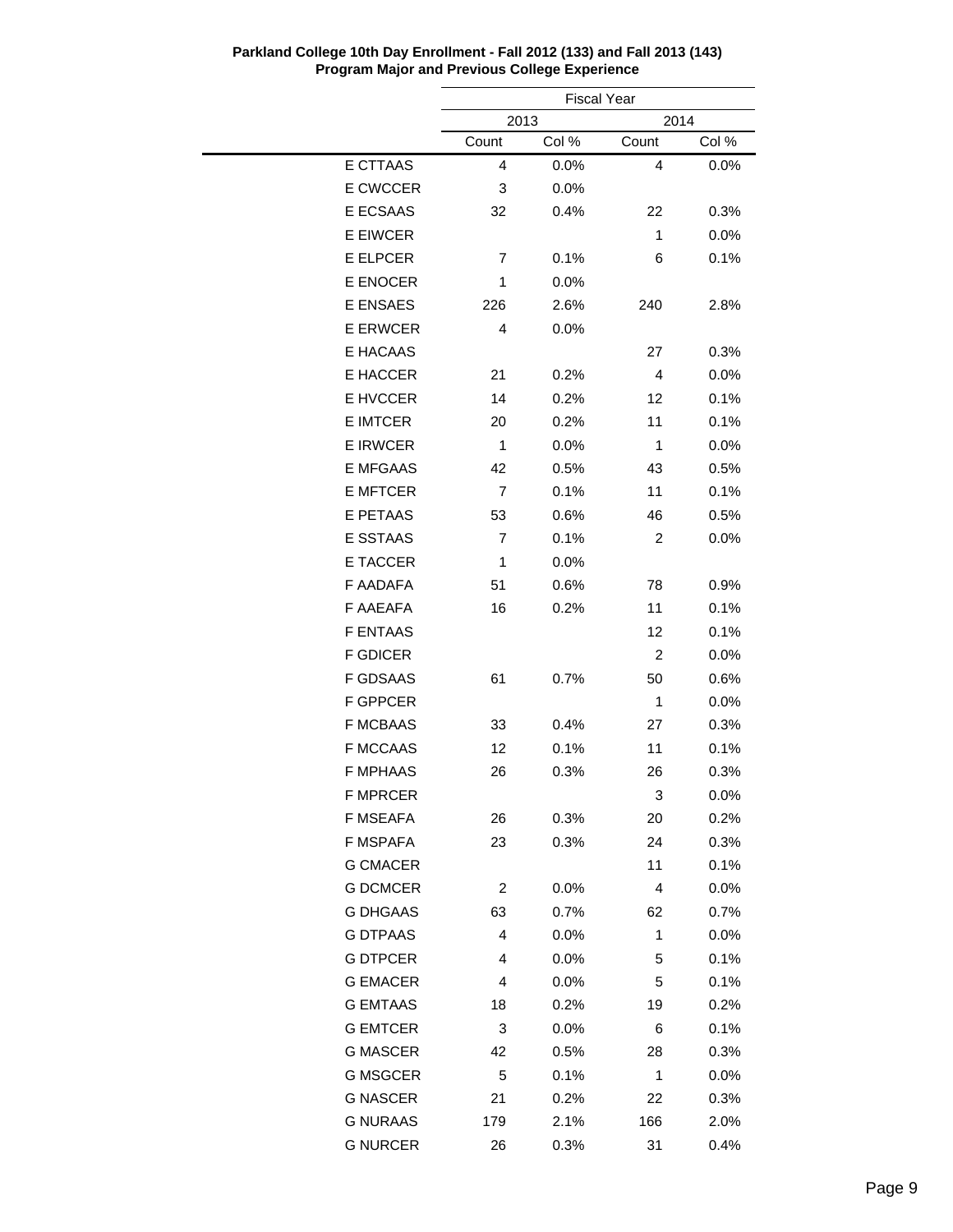|                 | <b>Fiscal Year</b> |         |                         |         |  |  |
|-----------------|--------------------|---------|-------------------------|---------|--|--|
|                 | 2013               |         |                         | 2014    |  |  |
|                 | Count              | Col %   | Count                   | Col %   |  |  |
| <b>G OTAAAS</b> | 38                 | 0.4%    | 38                      | 0.5%    |  |  |
| <b>G RTTAAS</b> | 35                 | 0.4%    | 34                      | 0.4%    |  |  |
| <b>G SURAAS</b> | 41                 | 0.5%    | 38                      | 0.5%    |  |  |
| <b>G VTTAAS</b> | 62                 | 0.7%    | 62                      | 0.7%    |  |  |
| <b>G XCTCER</b> |                    |         | $\overline{2}$          | 0.0%    |  |  |
| <b>G XMRCER</b> |                    |         | $\overline{2}$          | 0.0%    |  |  |
| <b>G XRAAAS</b> | 30                 | 0.3%    | 32                      | 0.4%    |  |  |
| <b>GXMR CER</b> | 4                  | 0.0%    |                         |         |  |  |
| H GAAAA         | 1184               | 13.6%   | 1004                    | 11.9%   |  |  |
| H GAACE         | 21                 | 0.2%    | 4                       | 0.0%    |  |  |
| N ASGAS         | 1410               | 16.2%   | 1405                    | 16.7%   |  |  |
| <b>N FTRCER</b> | 18                 | 0.2%    | 11                      | 0.1%    |  |  |
| OCCUP1799       | 497                | 5.7%    | 447                     | 5.3%    |  |  |
| S CDACER        | 8                  | 0.1%    | 4                       | 0.0%    |  |  |
| S CDECER        |                    |         | 5                       | 0.1%    |  |  |
| S CHDAAS        | 99                 | 1.1%    | 69                      | 0.8%    |  |  |
| S CJSAAS        | 196                | 2.3%    | 156                     | 1.8%    |  |  |
| <b>S FSTAAS</b> | 27                 | 0.3%    | 23                      | 0.3%    |  |  |
| <b>S FSTCER</b> | 3                  | 0.0%    | 3                       | $0.0\%$ |  |  |
| S PROAAS        | 2                  | $0.0\%$ |                         |         |  |  |
| <b>T ASPCER</b> | $\overline{2}$     | 0.0%    | 1                       | 0.0%    |  |  |
| <b>T BKPCER</b> |                    |         | 2                       | 0.0%    |  |  |
| <b>T CISCER</b> | 1                  | 0.0%    | 4                       | $0.0\%$ |  |  |
| <b>T CMSAAS</b> | 42                 | 0.5%    | 44                      | 0.5%    |  |  |
| <b>T CNAAAS</b> | 71                 | 0.8%    | 74                      | 0.9%    |  |  |
| <b>T CPLAAS</b> | 25                 | 0.3%    | 30                      | 0.4%    |  |  |
| <b>T CSMCER</b> | 1                  | 0.0%    | 3                       | $0.0\%$ |  |  |
| T DGMAAS        | 117                | 1.3%    | 92                      | 1.1%    |  |  |
| <b>T IPRCER</b> | 5                  | 0.1%    | $\overline{\mathbf{c}}$ | 0.0%    |  |  |
| <b>TLINCER</b>  | 3                  | 0.0%    | 2                       | 0.0%    |  |  |
| <b>T MSACER</b> |                    |         | 1                       | 0.0%    |  |  |
| <b>T MSNCER</b> | 1                  | 0.0%    |                         |         |  |  |
| T MSOCER        | 1                  | 0.0%    |                         |         |  |  |
| <b>T NETCER</b> | 6                  | 0.1%    | 4                       | 0.0%    |  |  |
| <b>T NSSCER</b> |                    |         | 1                       | 0.0%    |  |  |
| T OCAAAS        | 78                 | 0.9%    | 70                      | 0.8%    |  |  |
| T OCPCER        | 4                  | 0.0%    | 3                       | 0.0%    |  |  |
| T OCTCER        | 4                  | 0.0%    |                         |         |  |  |
| T OOSCER        | 6                  | 0.1%    | 7                       | 0.1%    |  |  |
| <b>T VGAAAS</b> | 1                  | 0.0%    |                         |         |  |  |
| <b>TVGWCER</b>  | 1                  | 0.0%    | 2                       | 0.0%    |  |  |
| <b>T WSMCER</b> | 3                  | 0.0%    | 4                       | 0.0%    |  |  |
| X CDLCER        | 7                  | 0.1%    | 4                       | 0.0%    |  |  |
|                 |                    |         |                         |         |  |  |

**Parkland College 10th Day Enrollment - Fall 2012 (133) and Fall 2013 (143) Program Major and Previous College Experience**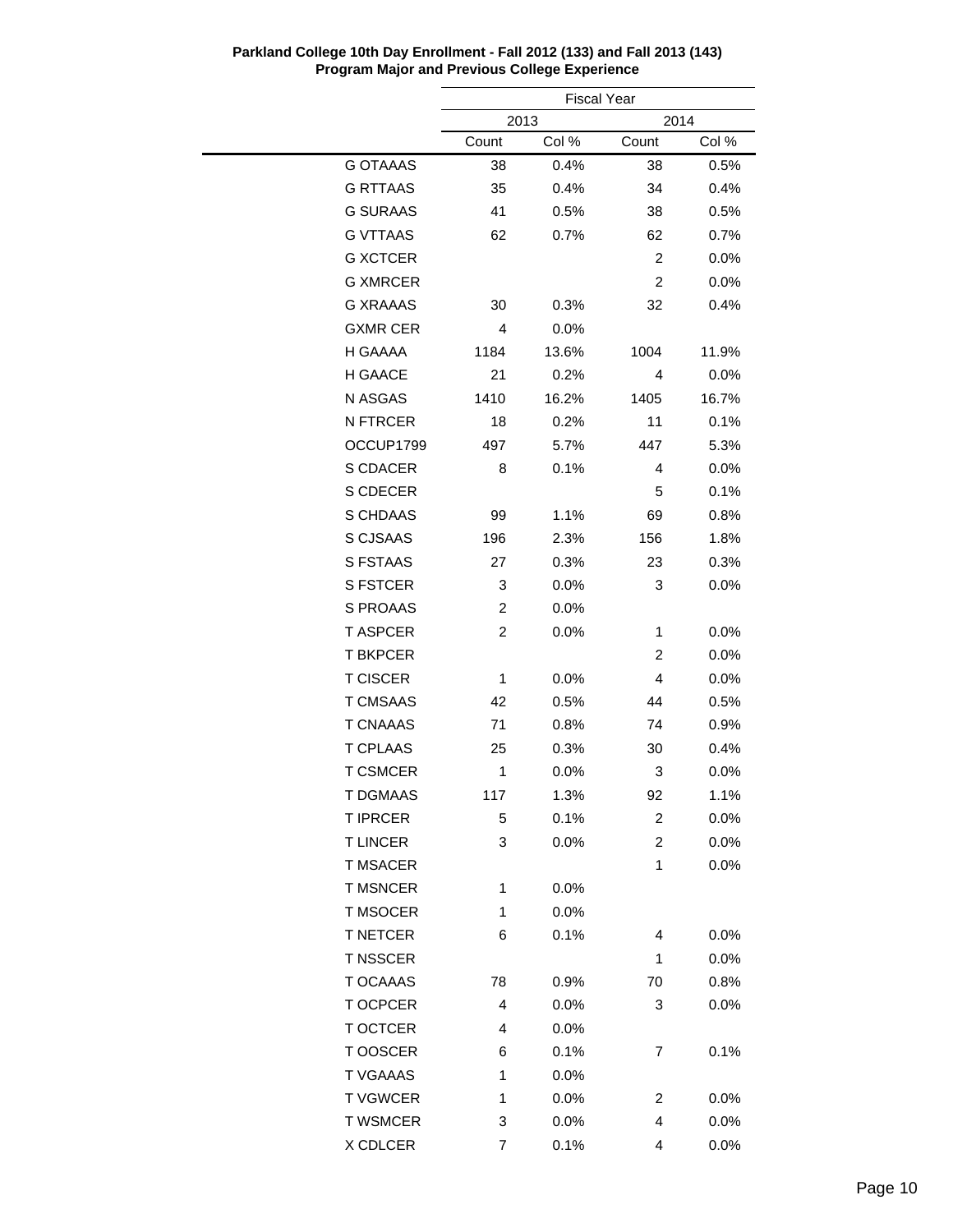|          | <b>Fiscal Year</b> |        |       |         |  |  |
|----------|--------------------|--------|-------|---------|--|--|
|          |                    | 2013   |       | 2014    |  |  |
|          | Count              | Col %  | Count | Col %   |  |  |
| Y AB3CE  | 3                  | 0.0%   | 3     | 0.0%    |  |  |
| Y AB4CE  | 3                  | 0.0%   | 3     | $0.0\%$ |  |  |
| Y AS5CE  | 1                  | 0.0%   | 2     | 0.0%    |  |  |
| Y AS6CE  | 6                  | 0.1%   | 6     | 0.1%    |  |  |
| Y EL1CE  |                    |        | 1     | $0.0\%$ |  |  |
| Y EL2CE  | 1                  | 0.0%   | 5     | 0.1%    |  |  |
| Y EL3CE  | 2                  | 0.0%   | 2     | 0.0%    |  |  |
| Y EL4CE  | 1                  | 0.0%   | 1     | 0.0%    |  |  |
| Y EL5CE  | 3                  | 0.0%   | 5     | 0.1%    |  |  |
| Y GSUAGS | 2664               | 30.7%  | 2825  | 33.5%   |  |  |
| Total    | 8679               | 100.0% | 8437  | 100.0%  |  |  |

Source: p:\data\oire\iccb\e1\e1fy14.sav; Prepared by IAR; 3/25/2014

#### **Parkland College 10th Day Enrollment - Fall 2012 (133) and Fall 2013 (143) Program Major and Previous College Experience**

|                      |                                             | <b>Fiscal Year</b> |        |                |        |
|----------------------|---------------------------------------------|--------------------|--------|----------------|--------|
|                      |                                             | 2013               |        | 2014           |        |
|                      |                                             | Count              | Col %  | Count          | Col %  |
| Previous Institution | Total                                       | 395                | 100.0% | 316            | 100.0% |
| Attended             | Unknown Institution                         | 1                  | 0.3%   | 1              | 0.3%   |
|                      | <b>Black Hawk College-East</b>              |                    |        | 1              | 0.3%   |
|                      | <b>Black Hawk College-Quad Cities</b>       | 3                  | 0.8%   | 2              | 0.6%   |
|                      | <b>Blackburn College</b>                    |                    |        | 1              | 0.3%   |
|                      | <b>Bradley University</b>                   | $\mathbf{1}$       | 0.3%   |                |        |
|                      | Carl Sandburg College                       | 1                  | 0.3%   | 1              | 0.3%   |
|                      | <b>Chicago State University</b>             | 1                  | 0.3%   | 1              | 0.3%   |
|                      | City Colleges of Chicago                    | 3                  | 0.8%   | 2              | 0.6%   |
|                      | College of DuPage                           | 8                  | 2.0%   | 4              | 1.3%   |
|                      | College of Lake County                      | $\overline{7}$     | 1.8%   | 3              | 0.9%   |
|                      | Columbia College                            |                    |        | 1              | 0.3%   |
|                      | Danville Area Community College             | 27                 | 6.8%   | 26             | 8.2%   |
|                      | <b>DePaul University</b>                    | 1                  | 0.3%   |                |        |
|                      | DeVry Institute of Technology -<br>Lombard  | 1                  | 0.3%   | 1              | 0.3%   |
|                      | <b>Eastern Illinois University</b>          | 9                  | 2.3%   | $\overline{7}$ | 2.2%   |
|                      | <b>Elgin Community College</b>              | 1                  | 0.3%   | 3              | 0.9%   |
|                      | Eureka College                              | $\overline{2}$     | 0.5%   |                |        |
|                      | Harold Washington College (Loop<br>College) | 3                  | 0.8%   | 1              | 0.3%   |
|                      | Harry S Truman College                      | 1                  | 0.3%   |                |        |
|                      | <b>Heartland Community College</b>          | 14                 | 3.5%   | 16             | 5.1%   |
|                      | <b>Highland Community College</b>           | 3                  | 0.8%   |                |        |
|                      | Illinois Benedictine College                | 1                  | 0.3%   |                |        |
|                      | Illinois Central College                    | $\overline{7}$     | 1.8%   | 8              | 2.5%   |
|                      |                                             |                    |        |                |        |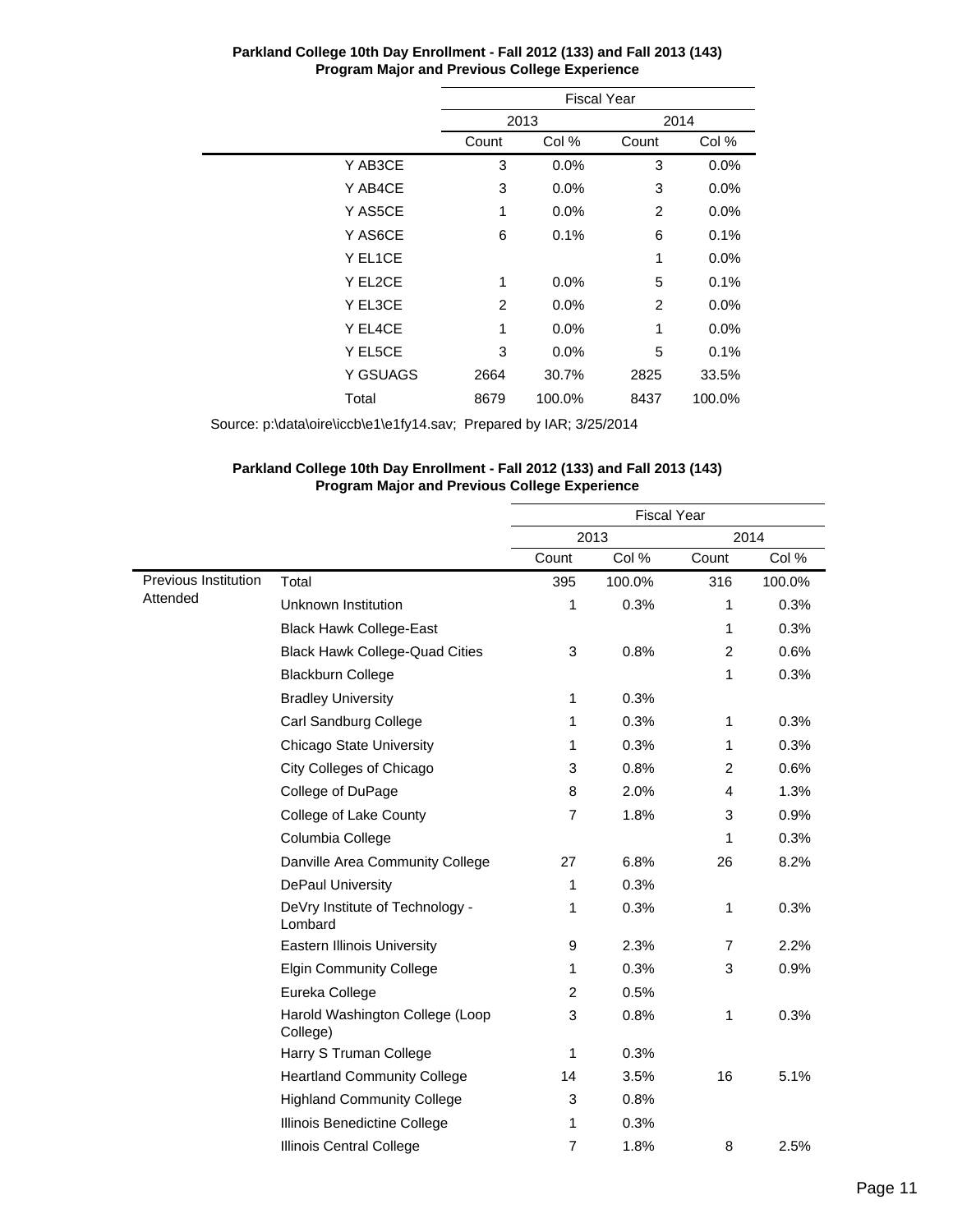|                                                              |                | <b>Fiscal Year</b> |                |       |  |
|--------------------------------------------------------------|----------------|--------------------|----------------|-------|--|
|                                                              |                | 2013               | 2014           |       |  |
|                                                              | Count          | Col %              | Count          | Col % |  |
| Illinois Eastern Community Colleges                          |                |                    | $\overline{2}$ | 0.6%  |  |
| <b>Illinois State University</b>                             | 5              | 1.3%               | 6              | 1.9%  |  |
| Illinois Valley Community College                            | 3              | 0.8%               | 5              | 1.6%  |  |
| John A. Logan College                                        | 4              | 1.0%               | 2              | 0.6%  |  |
| John Wood Community College                                  | 2              | 0.5%               |                |       |  |
| Joliet Junior College                                        | 13             | 3.3%               | 14             | 4.4%  |  |
| Kankakee Community College                                   | 16             | 4.1%               | 16             | 5.1%  |  |
| Kaskaskia College                                            | 4              | 1.0%               |                |       |  |
| Kennedy-King College                                         | 2              | 0.5%               |                |       |  |
| Kishwaukee College                                           | 6              | 1.5%               | 1              | 0.3%  |  |
| Lake Land College                                            | 34             | 8.6%               | 33             | 10.4% |  |
| Lewis & Clark Community College                              |                |                    | 1              | 0.3%  |  |
| <b>Lewis University</b>                                      | 1              | 0.3%               |                |       |  |
| Lincoln Christian College                                    |                |                    | $\mathbf{1}$   | 0.3%  |  |
| Lincoln College                                              | 6              | 1.5%               | $\overline{2}$ | 0.6%  |  |
| <b>Lincoln Land Community College</b>                        | 11             | 2.8%               | 3              | 0.9%  |  |
| Lincoln Trail College                                        | 2              | 0.5%               | 1              | 0.3%  |  |
| Loyola University of Chicago                                 | 1              | 0.3%               |                |       |  |
| McKendree College                                            | 1              | 0.3%               |                |       |  |
| <b>Millikin University</b>                                   | 3              | 0.8%               | 3              | 0.9%  |  |
| Moraine Valley Comm. College                                 | 6              | 1.5%               | 3              | 0.9%  |  |
| North Central College                                        | 1              | 0.3%               |                |       |  |
| Northeastern Illinois University                             | 1              | 0.3%               |                |       |  |
| Northern Illinois University                                 | 5              | 1.3%               | 5              | 1.6%  |  |
| Oakton Community College                                     | 2              | 0.5%               | 3              | 0.9%  |  |
| Olive-Harvey College                                         | $\overline{2}$ | 0.5%               |                |       |  |
| Olivet Nazarene College                                      | $\overline{2}$ | 0.5%               | 1              | 0.3%  |  |
| <b>Olney Central College</b>                                 | $\overline{c}$ | 0.5%               | $\overline{2}$ | 0.6%  |  |
| Prairie State College                                        | 11             | 2.8%               | 7              | 2.2%  |  |
| Rend Lake College                                            | 1              | 0.3%               | 1              | 0.3%  |  |
| Richard J. Daley College                                     | 3              | 0.8%               | 1              | 0.3%  |  |
| <b>Richland Community College</b>                            | 8              | 2.0%               | 16             | 5.1%  |  |
| <b>Robert Morris College</b>                                 | $\overline{c}$ | 0.5%               |                |       |  |
| Rock Valley College                                          | 1              | 0.3%               |                |       |  |
| <b>Roosevelt University</b>                                  |                |                    | 1              | 0.3%  |  |
| Sauk Valley Community College                                | 1              | 0.3%               | 1              | 0.3%  |  |
| SIU Carbondale                                               | 9              | 2.3%               | 4              | 1.3%  |  |
| SIU Edwardsville                                             | 3              | 0.8%               | $\overline{2}$ | 0.6%  |  |
| South Suburban College of Cook<br>County (Thornton Community | 3              | 0.8%               | $\overline{2}$ | 0.6%  |  |
| Southwestern Illinois College                                | 1              | 0.3%               | 1              | 0.3%  |  |
| Spoon River College                                          | 3              | 0.8%               | 1              | 0.3%  |  |

L